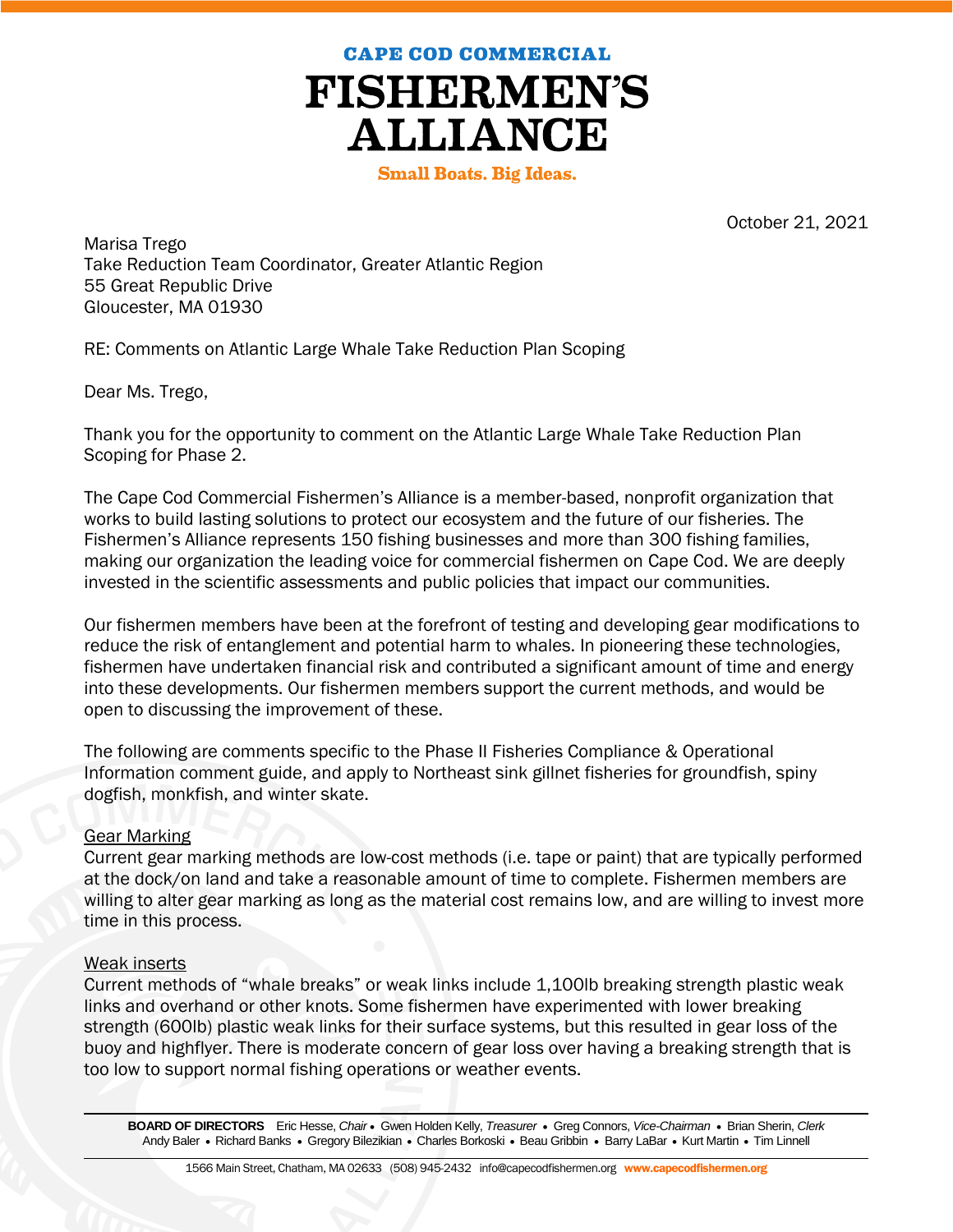The above weak link methods are preferred as they are low cost and take little time to install or replace. Other methods, such as splicing in sections of weak rope or adding sleeves take significantly more time to add or replace, especially when engaged in fishing activity offshore.

Most fishermen are willing to experiment with alternatives, such as sleeves or weak rope, as long as the diameter of rope is large enough for their haulers and does not pose safety risks in hauling gear. Rope diameter is of utmost importance to anchored gillnet fishermen for reasons related to safety and feasibility, especially in deeper water fisheries (i.e. monkfish in Southern New England). Fishermen would rather have flexibility in regulations over the buoyline diameter and compromise on a lower breaking strength line. The ability of the hauler to get a good grip on the line is dependent on the diameter – the larger the diameter, the stronger the grip. The smaller the diameter of line, the more difficult it becomes for the hauler to clamp down on the line and it becomes easier for the line to slip out and start pulling back into the water. This poses a significant safety risk, as there is often an incredible amount of tension on this type of gear while being hauled. While gear is being hauled, on deck operations include crew hand-picking fish and typically one crew in the net box "flaking" the net out which involves continuously pulling the net into the box by hand while standing on top of the nets already pulled into the box. If the risk of line slipping out of the hauler increases due to a small diameter, this directly increases risk of injury to the crew.

#### Reduced soak hours

Average soaking hours vary between targeted species, with groundfish and dogfish gear typically soaking 12 to 24 hours, and monkfish gear typically soaking two to five days depending on weather. In the summer and fall, fishermen typically fish seven days per week unless there are market or weather factors that restrict their ability to land catch. In winter and spring, fishermen average one to two trips per week to Southern New England (SNE) fishing grounds based on best available weather windows.

A reduction in soaking hours would be mitigated by an increase in the amount of gear being fished in order to make up for lost catch. There is also potential for fishermen to increase fishing pressure on days that would previously be deemed unsafe for fishing based on weather in order to further mitigate the effects of soak time reduction/catch and profit loss.

Fishermen indicate that although they are allowed to run up to 200 nets/vessel, most local fishermen average about 50 nets in the water. Given any reduction in soak time or other modification that would reduce catch, they would likely increase the number of nets in order to get back to the same catch volume, even if it required more effort. Many of these fisheries are lower value species (skate and dogfish, with monkfish prices currently low), so achieving a target catch level is necessary to be able to continue making a living.

### Restriction of overnight soaks

The majority of anchored gillnet gear is soaked overnight, with the exception of occasional shorter soaks for groundfish or dogfish. The dogfish fishery previously used "stab sets," where the gear was set and immediately hauled back. However, in the past couple years, dogfish have become increasingly harder to catch with this method, so fishermen have had to shift to overnight soaks.

Similar to reduced soaking hours, if overnight soaks were restricted, fishermen expressed they would respond by fishing more nets during fishable hours. We do not believe restricting overnight soaking to be a feasible alternative. Not only might it result in the same number of nets fished, but it may also force fishermen to haul gear in unsafe weather conditions in order to comply with regulations. Additionally, this may not be feasible for areas that require a 10 to 12 hour steam each